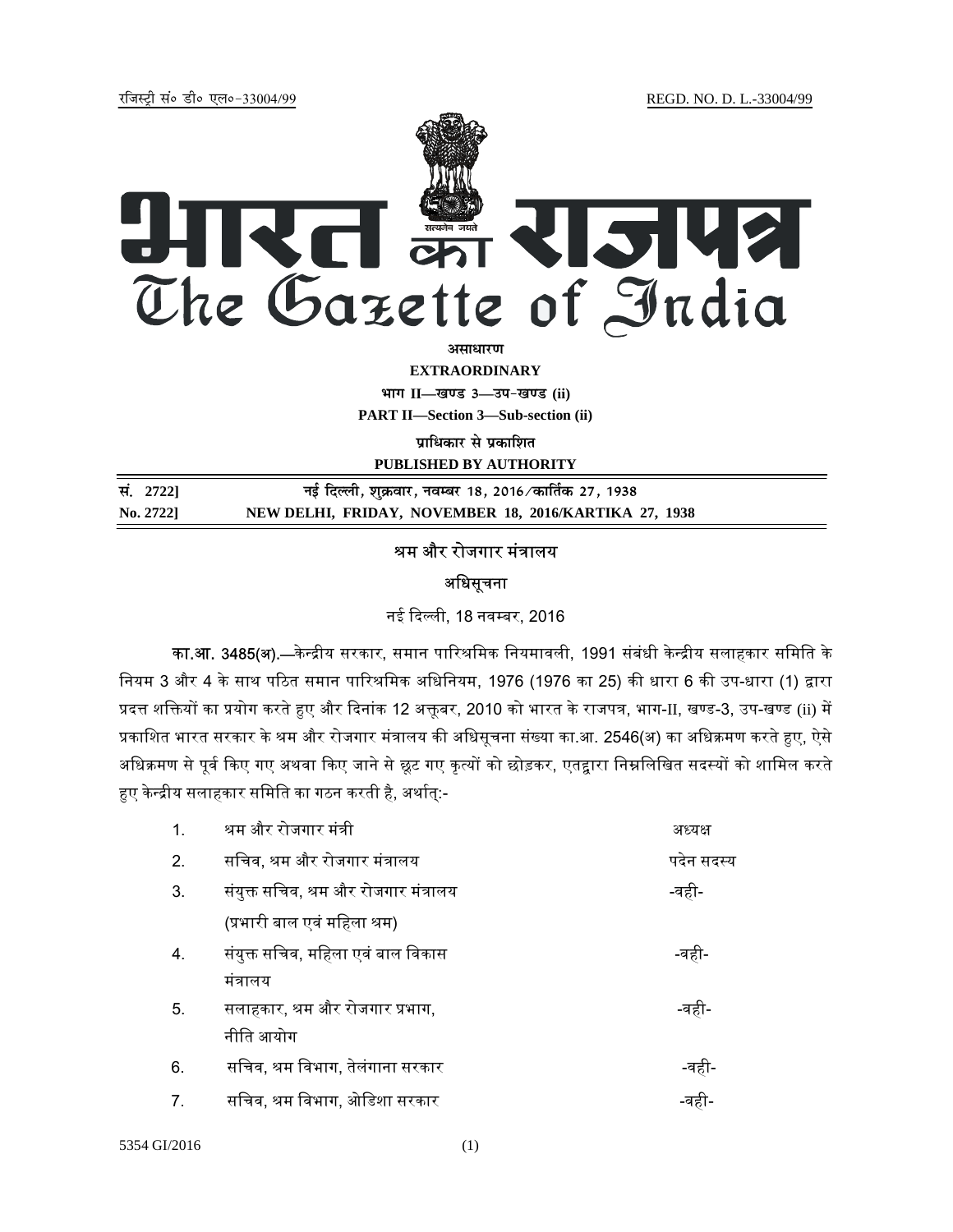| 8.  | सचिव, श्रम विभाग, राष्ट्रीय राजधानी क्षेत्र दिल्ली | पदेन सदस्य       |
|-----|----------------------------------------------------|------------------|
| 9.5 | सरकार<br>सदस्य सचिव, राष्ट्रीय महिला आयोग,         | -वही-            |
|     | प्लॅाट 21. जसौला औद्योगिक क्षेत्र                  |                  |
|     | नई दिल्ली 110025                                   |                  |
| 10. | श्रीमती वी.छाया देवी,                              | गैर-सरकारी सदस्य |
|     | 6-3-596/22 और ए-प्लॉट संख्या 201,                  |                  |
|     | श्रीनिधि निवास, वेंकटरमन कॉलोनी, खैरताबाद          |                  |
|     | हैदराबाद-500004                                    |                  |
| 11. | डॉ. वुप्पाला शारदा                                 | -वही-            |
|     | अवनी आईडी, जैहरानगर, रोड संख्या 10                 |                  |
|     | बंजारा हिल्स, हैदराबाद-500034                      |                  |
| 12. | श्रीमती मेधा सौमय्या                               | -वही             |
|     | 9,सी 701, नीलम नगर                                 |                  |
|     | मुलुन्द (पूर्व), मुम्बई 400081                     |                  |
| 13. | डॉ. किरन कुमारी झा                                 | -वहा             |
|     | सिंहवाडा परिसर,                                    |                  |
|     | स्टेशन रोड, मधुबनी, बिहार                          |                  |
| 14. | सुश्री पूनम मिश्रा,                                | -वही             |
|     | 379, प्रकाश भवन                                    |                  |
|     | शमशेर बाग, सीतापुर,                                |                  |
|     | उत्तर प्रदेश-261001                                |                  |
| 15. | श्रीमती नीलम सोनकर,                                | -वही-            |
|     | संसद सदस्य (लोक सभा)                               |                  |
| 16. | श्रीमती थोता सीथारमन लक्ष्मी                       | -वही             |
|     | संसद सदस्य (राज्य सभा)                             |                  |

2. इस समिति के गैर-सरकारी सदस्य (यों) का कार्यकाल दो वर्ष होगा।

[फा. सं. ए-42011/07/2012 सी एण्ड डब्ल्यूएल-II]

राजीव अरोड़ा, संयुक्त सच<mark>ि</mark>व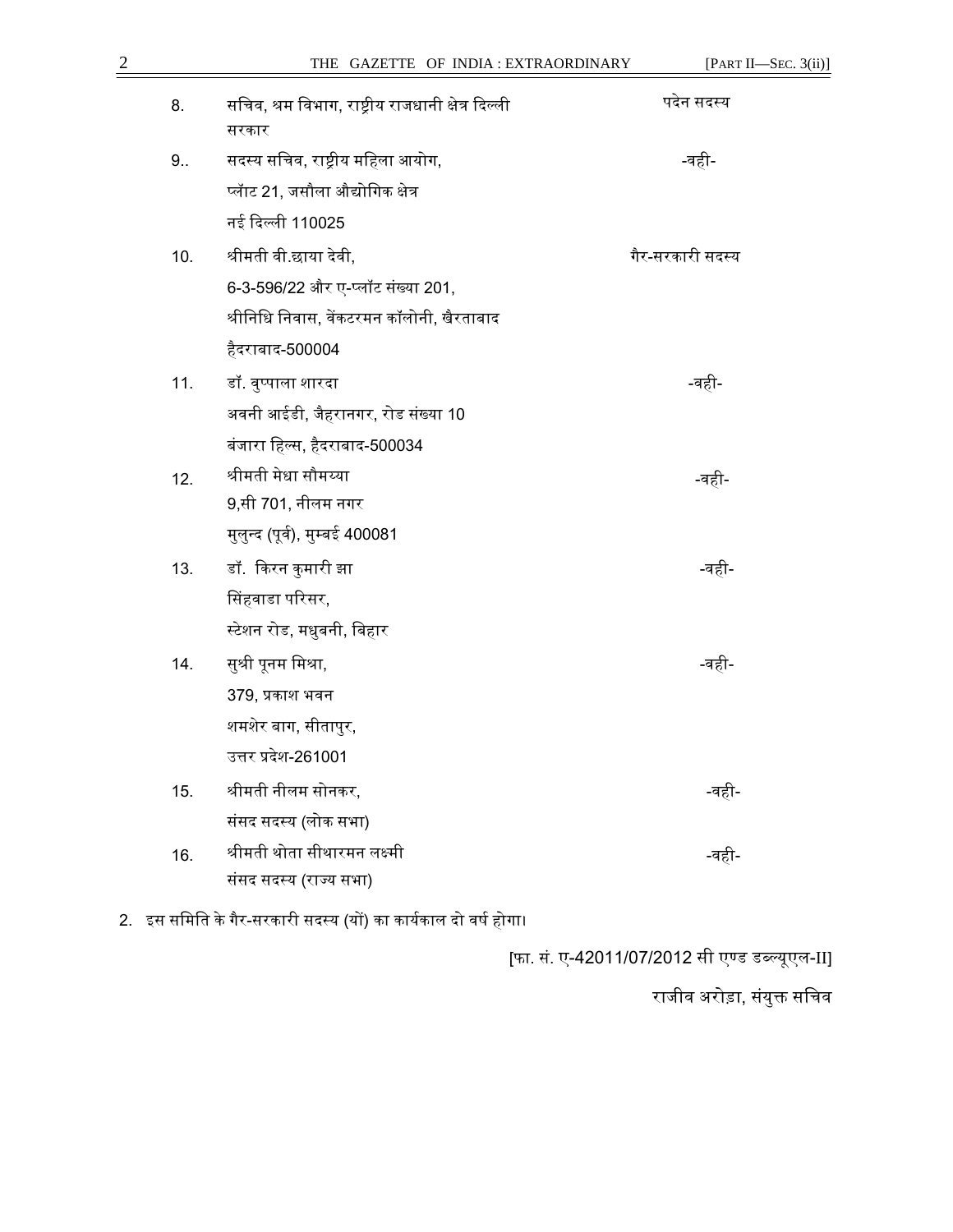## **MINISTRY OF LABOUR AND EMPLOYMENT**

## **NOTIFICATION**

New Delhi, the 18th November, 2016

**S.O. 3485(E).—In exercise of the powers conferred by sub-section (1) of section 6 of the Equal Remuneration** Act, 1976 (25of 1976) read with rules 3 and 4 of the Central Advisory Committee on Equal Remuneration Rules, 1991 and in supersession of the notification of the Government of India in the Ministry of Labour and Employment number S.O.2546 (E), published in the Gazette of India, Part-II, Section-3, Sub-section (ii), dated the 12<sup>th</sup> October, 2010, except as respects things done or omitted to be done before such supersession, the Central Government hereby constitutes the Central Advisory Committee consisting of the following members, namely:-

| 1. | Minister for Labour and Employment                | - Chairman        |
|----|---------------------------------------------------|-------------------|
| 2. | Secretary, Ministry of                            |                   |
|    | Labour and Employment                             | Ex-officio Member |
|    | Joint Secretary, Ministry of                      | $-do-$            |
| 3. | Labour and Employment                             |                   |
|    | (In-Charge of Child and Women Labour)             |                   |
| 4. | Joint Secretary, Ministry of                      |                   |
|    | Women and Child Development                       | $-do-$            |
| 5. | Adviser, Labour and Employment Division,          |                   |
|    | <b>NITI Aayog</b>                                 | $-do-$            |
| 6. | Secretary, Labour Department,                     | $-do-$            |
|    | Government of Telangana                           |                   |
| 7. | Secretary, Labour Department,                     | $-do-$            |
|    | Government of Orissa                              |                   |
| 8. | Secretary, Labour Department,                     | -do-              |
|    | Government of National Capital Territory of Delhi |                   |
| 9. | Member Secretary,                                 | $-do-$            |
|    | National Commission for Women,                    |                   |
|    | Plot 21, Jasola Institutional Area,               |                   |
|    |                                                   |                   |

New Delhi -110025